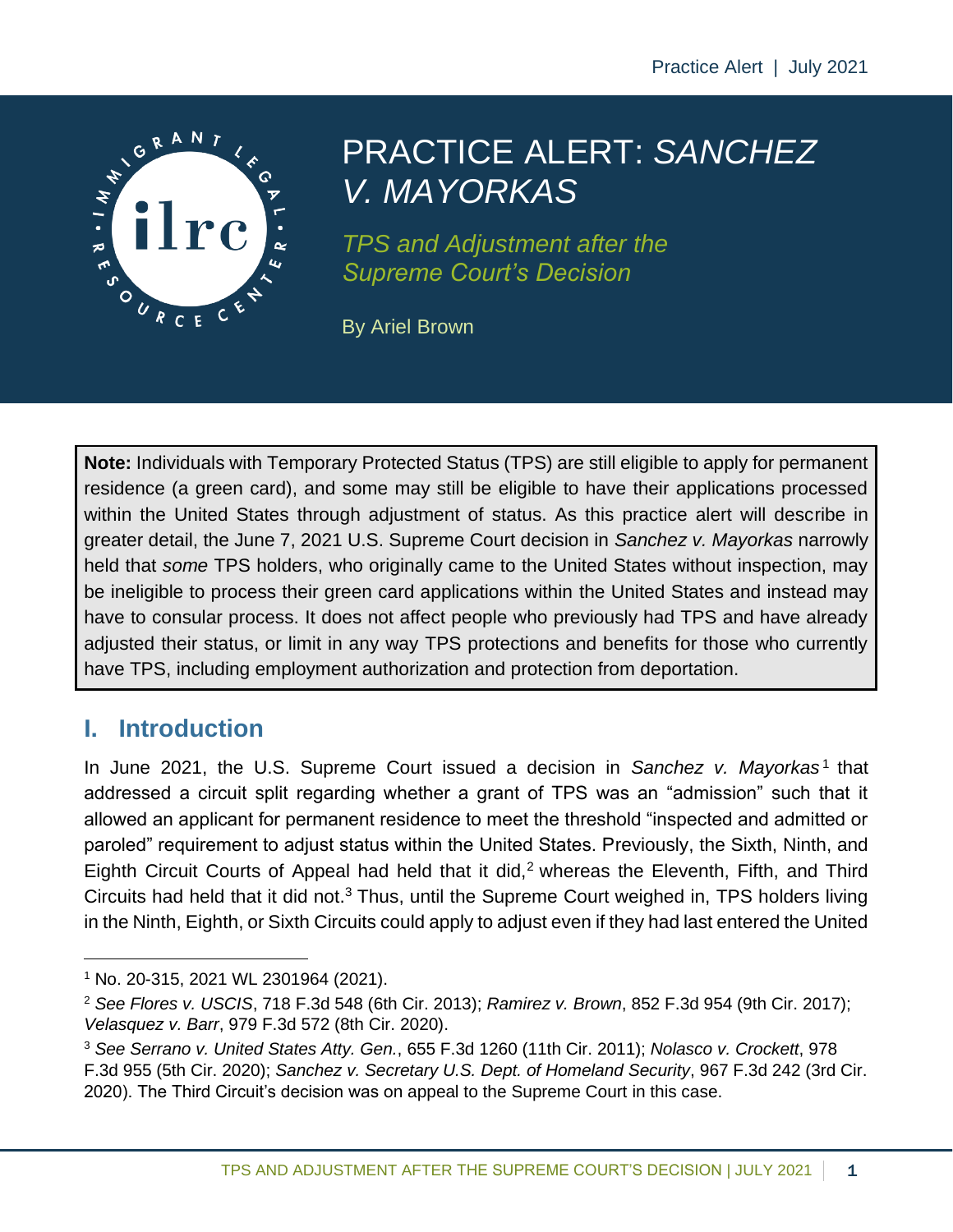States without inspection if they otherwise met the requirements under INA § 245. Note that final certification of the Supreme Court decision could be delayed as advocates are considering filing a request for rehearing. It is also important to watch for updated guidance from U.S. Citizenship and Immigration Services (USCIS), which adjudicates all adjustment of status applications unless the applicant is in removal proceedings,<sup>4</sup> regarding implementation of the Supreme Court decision, including whether currently pending adjustment of status cases will be decided based on the law in effect at time of filing, or the law in effect at time of adjudication.

In addition to the Supreme Court's decision in *Sanchez* on the ability of TPS holders to meet the INA § 245(a) inspected and admitted or paroled requirement by virtue of having been granted TPS status, in August 2020 the AAO issued a decision that USCIS then adopted, *Matter of Z-R-Z-C-*, <sup>5</sup> on the effect of TPS-authorized travel for meeting the threshold adjustment requirement as a "parole" entry. While the Supreme Court did not address the parole issue raised in *Z-R-Z-C-*,<sup>6</sup> together these two decisions appear to have dramatically narrowed the adjustment options for TPS holders who did not initially enter the United States with inspection. This practice alert will focus on the *Sanchez* decision; however, it will also briefly touch on the adopted AAO decision and its implications and limitations. The AAO decision only applies to TPS-authorized travel completed after August 20, 2020, and while it forecloses another avenue to adjustment for certain TPS holders, it does not entirely prevent TPS holders from adjusting status or otherwise applying for permanent residence (LPR status).

## **II. Brief Background on Adjustment of Status**

Generally, in order for someone to be able to apply for permanent residence (a green card) through the adjustment of status process at INA § 245(a), they must have been "inspected and admitted or paroled" into the United States. They must also be admissible (or eligible for a waiver), and an immigrant visa must be immediately available. The requirement that someone be admitted or paroled has traditionally prevented many people who are otherwise eligible to

<sup>4</sup> USCIS also has exclusive jurisdiction to decide adjustment applications for individuals in removal proceedings who are classified as "arriving aliens," with a few minor exceptions. *See* 8 CFR §§ 245.2(a)(1), 1245.2(a)(1)(ii).

<sup>5</sup> *See Matter of Z-R-Z-C-* (AAO Aug. 20, 2020); USCIS, *Policy Memorandum:* Matter of Z-R-Z-C-*, Adopted Decision 2020-02 (AAO Aug. 20, 2020)*, [https://www.uscis.gov/sites/default/files/document/aao](https://www.uscis.gov/sites/default/files/document/aao-decisions/Matter-of-Z-R-Z-C-Adopted-AAO-Decision.pdf)[decisions/Matter-of-Z-R-Z-C-Adopted-AAO-Decision.pdf.](https://www.uscis.gov/sites/default/files/document/aao-decisions/Matter-of-Z-R-Z-C-Adopted-AAO-Decision.pdf)

<sup>6</sup> See *Sanchez* footnote 4: "The Government notes that Sanchez was treated as 'paroled' when he returned from an authorized trip abroad after obtaining TPS. . . We express no view on whether a parole of the kind Sanchez received enables a TPS recipient to become an LPR . . ."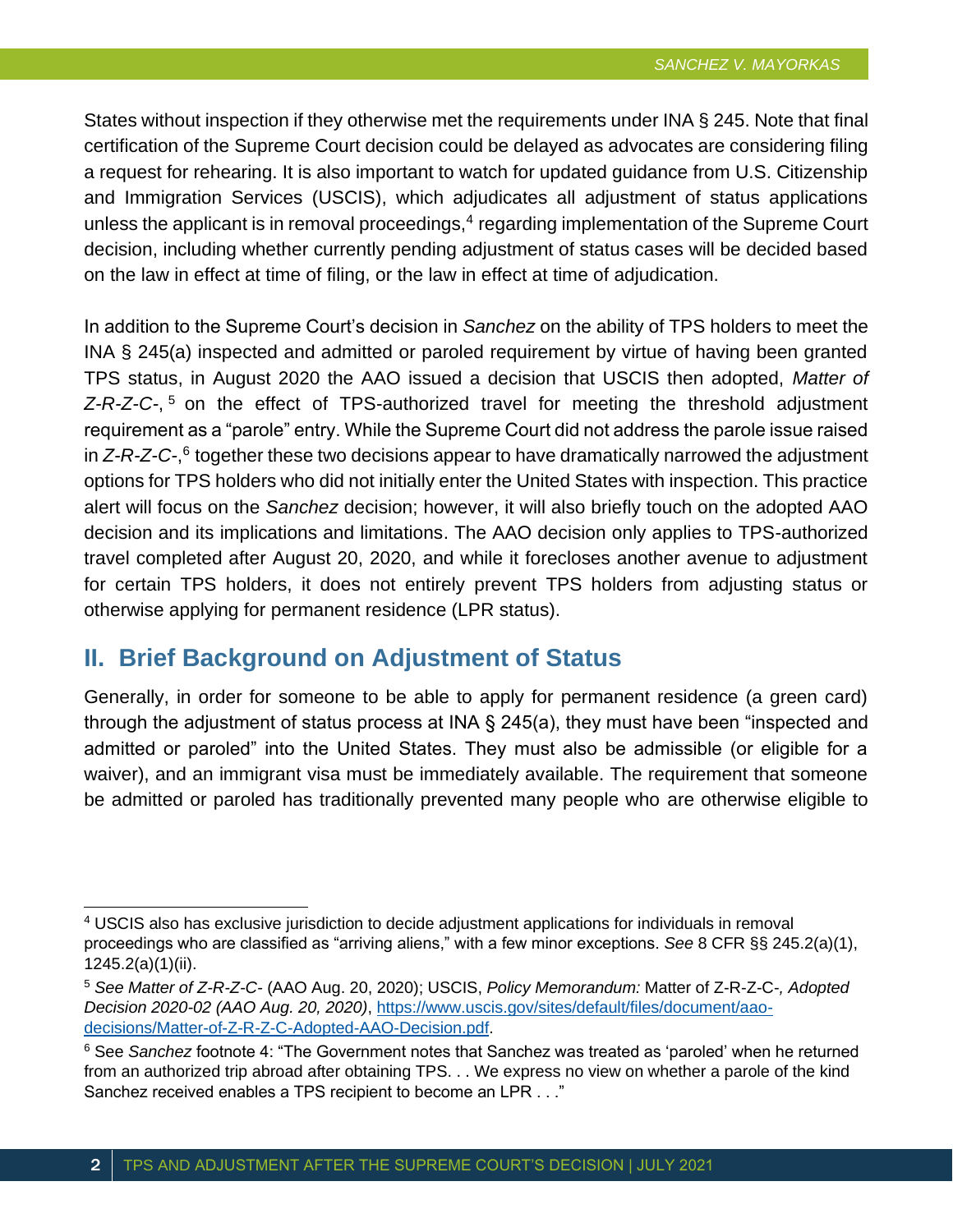adjust status—but who entered unlawfully and were never granted parole—from obtaining a green card while remaining in the United States (unless they have 245(i)).<sup>7</sup>

"Admission" and "parole" have specific legal definitions in immigration law. "Parole" is when someone enters the country lawfully pursuant to a grant of parole, such as through humanitarian parole or advance parole.<sup>8</sup> "Admission" has been interpreted to cover several different scenarios. In the most standard case, an "admission" for adjustment of status refers to when someone presents themselves at a port of entry with valid immigration documents and is formally admitted to the United States. Such documentation might be a valid nonimmigrant tourist visa (commonly referred to as a "visitor visa" or B-2 visa) or other visa, such as an H-1B visa. However, some other grants of nonimmigrant status in which the individual is already inside the United States, such as U nonimmigrant status,  $9$  have also been held to be an "admission," even though technically the person was already in the United States, rather than at a port of entry trying to gain admittance to the United States. Similarly, prior to the Supreme Court's decision in *Sanchez*, the Sixth, Ninth, and Eighth Circuits had held that a grant of TPS was also an "admission" for purposes of § 245(a).

#### **III. The** *Sanchez* **Decision**

Mr. Sanchez originally entered the United States without inspection in 1997. He was granted TPS from El Salvador in 2001, which he has maintained ever since. In 2014, he applied to adjust status in the Third Circuit (one of the circuits that had not previously addressed this issue). After his adjustment application was denied by USCIS because his original entry was without inspection, he appealed to the district court which granted summary judgment in his favor. The Third Circuit reversed, and Mr. Sanchez appealed to the U.S. Supreme Court.

 $7$  Another avenue to adjust status from within the United States for those who entered without inspection and do not qualify under INA § 245(a) is adjustment under § 245(i), for qualifying beneficiaries of petitions filed on or before April 30, 2001. For more information on 245(i) eligibility, see ILRC, *245(i): Everything You Always Wanted to Know but Were Afraid to Ask* (July 2021), [https://www.ilrc.org/245i-everything-you](https://www.ilrc.org/245i-everything-you-always-wanted-know-were-afraid-ask)[always-wanted-know-were-afraid-ask.](https://www.ilrc.org/245i-everything-you-always-wanted-know-were-afraid-ask)

<sup>&</sup>lt;sup>8</sup> TPS recipients can request travel permission incident to their status, however the recent AAO decision *Matter of Z-R-Z-C-* upended the longstanding interpretation that such travel authorization was, in fact, advance parole that would result in a parole entry and corresponding threshold § 245(a) adjustment eligibility. *See Matter of Z-R-Z-C-* (TPS travel permission "is a unique form of travel authorization"; argues Congress did not intend TPS-authorized travel to be treated the same way as travel on advance parole since it did not use the term "parole" in INA  $\S$  244(f)(3)).

<sup>9</sup> *See, e.g., Alejandro Garnica Silva*, A098 269 615 (BIA June 29, 2017) (unpublished decision).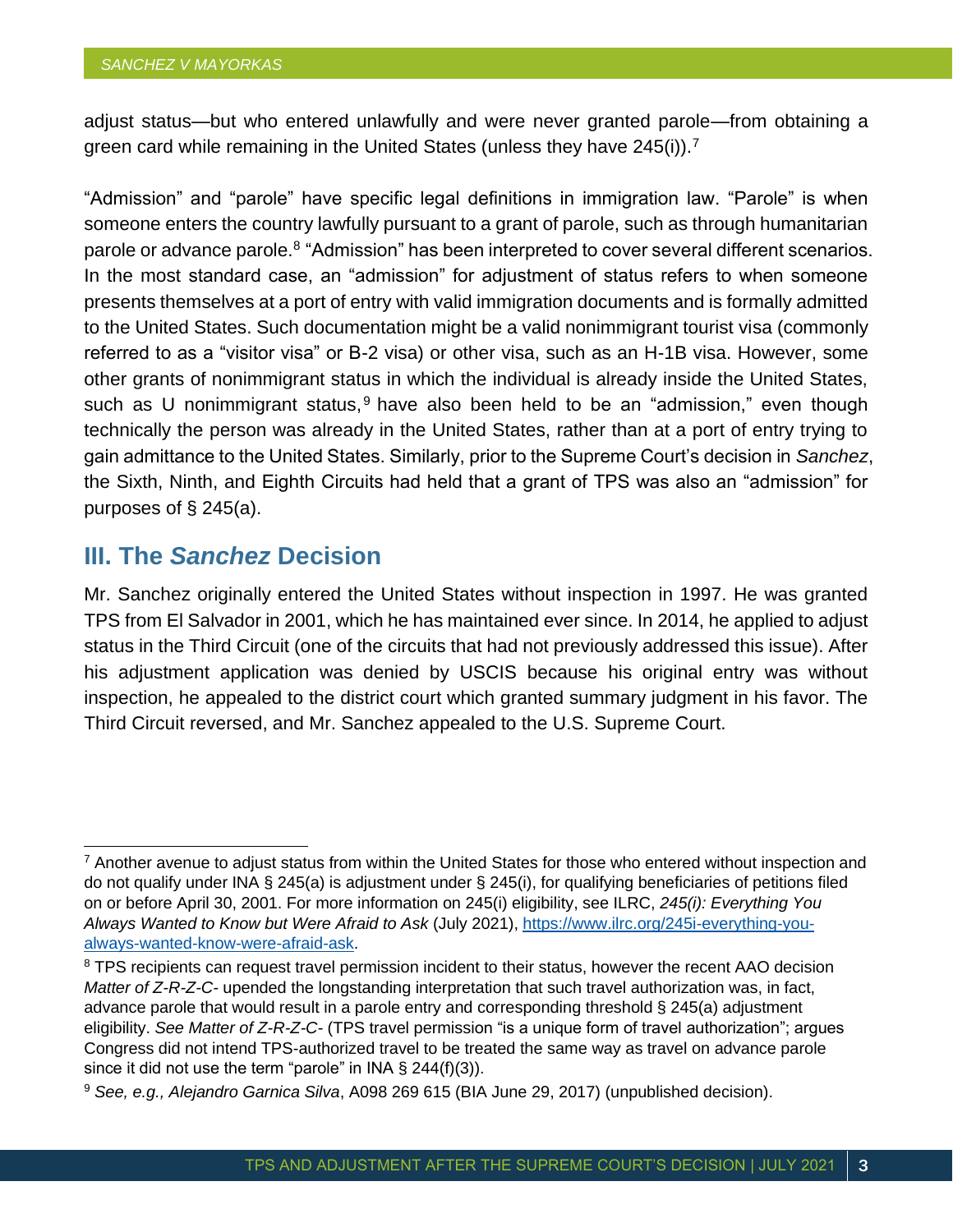Writing for a unanimous court, Justice Kagan rejected the idea that TPS "constructively 'admit[s]' a TPS recipient,"<sup>10</sup> such that someone with TPS could meet the threshold inspected and admitted or paroled INA § 245(a) requirement if their last, physical entry to the United States was without inspection. The Court reasoned that someone who originally entered the United States without inspection is not eligible to adjust solely on the basis of a grant of TPS because it did not appear that Congress intended that: "[W]hen Congress . . . confers status, but says nothing about admission, for purposes of § 1255—we have no basis for ruling an unlawful entrant eligible to become an LPR."<sup>11</sup> The Court focused on a perceived distinction between "admission" and "lawful status," disagreeing with Sanchez's claim that the grant of TPS status should be treated as an admission. Consequently, the Court viewed the TPS provision at § 244(f)(4) which states that "for purposes of adjustment of status. . ." a TPS holder "shall be considered as being in, and maintaining, lawful status as a nonimmigrant," as something distinct from an "admission" that would allow a TPS recipient to meet the "inspected and admitted or paroled" requirement at 245(a). To support this interpretation, the Court offered crewman and U nonimmigrants as examples of immigrants who have been granted status but who have not been admitted. However, an unpublished BIA decision from 2017 held that a grant of U nonimmigrant status *is* an "admission," notwithstanding the fact that the statutory definition of "admission" generally requires a physical "entry."<sup>12</sup> Immigration law experts are troubled by the Court's problematic analysis, including this harmful dicta on U nonimmigrant status.

Who is impacted by the *Sanchez* decision:

- TPS recipients **in the Ninth, Sixth, or Eighth Circuits** who were intending to adjust based on their TPS grant as an admission and who do not otherwise meet the threshold inspected and admitted or paroled requirement (or have  $245(i)$  protection<sup>13</sup>);
- TPS recipients **outside the Ninth, Sixth, Eighth, Eleventh, Fifth, and Third Circuits** who were hoping to adjust based on the holdings in the Ninth, Sixth, and Eighth Circuits.

Who is *not* impacted by the *Sanchez* decision:

- Anyone who had TPS and has **already adjusted status** to lawful permanent resident;
- Anyone with TPS who is **not planning to apply for adjustment of status**, including those who are **planning to consular process instead**;

<sup>10</sup> *Sanchez* at \*6.

<sup>11</sup> *Sanchez* at \*8.

<sup>12</sup> *Alejandro Garnica Silva*, A098 269 615 (BIA June 29, 2017).

<sup>13</sup> See note 7, *supra*.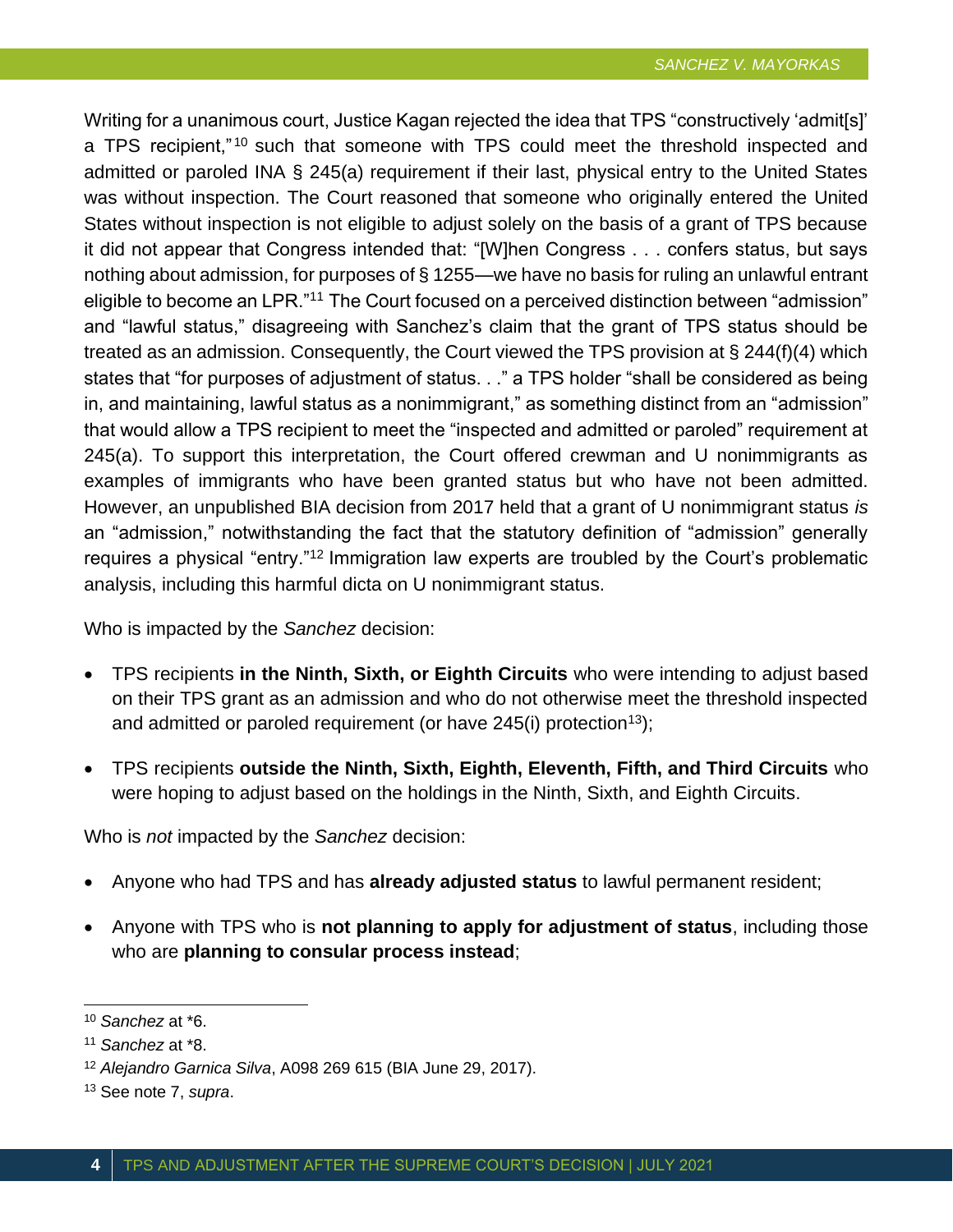- Anyone with TPS who is otherwise eligible to adjust and **last entered the United States with a visa, or can show they were inspected and admitted in some other way**, including "wave throughs" and admissions with a fraudulent visa or other document,<sup>14</sup> or who **has 245(i)**;
- Anyone with TPS who is otherwise eligible to adjust and **who traveled and returned to the United States with advance parole prior to August 20, 2020**. 15

**Example:** Laura, who lives in California, adjusted status last year, in 2020, based on her TPS grant being an admission, and is now a permanent resident. Is Laura impacted by *Sanchez*?

No, *Sanchez* does not impact her status as a permanent resident. While it is not anticipated that such an individual will face issues at time of naturalization, for having been improperly admitted as an LPR, it will be important to track how USCIS addresses this and subsequent developments in order to advise LPRs in this situation.

**Example:** Hector has had TPS continuously since 2001. He has never left the United States since his initial entry, in 1995, without inspection. Hector is married to a U.S. citizen. Can he apply to adjust?

Unfortunately, no. Based on the Supreme Court's decision in *Sanchez*, his TPS grant is not considered an "admission" that would allow him to meet the inspected and admitted or paroled requirement to adjust. However, he can still apply for permanent residence based on a petition filed by his U.S. citizen wife—he will just have to consular process instead of adjust. And since he has a U.S. citizen spouse, he will have a qualifying relative for the unlawful presence waiver he will likely need when he consular processes.<sup>16</sup>

<sup>15</sup> *See Matter of Z-R-Z-C*.

<sup>14</sup> As long as it was not a false claim to U.S. citizenship, which is treated as an entry without inspection. *See Matter of Quilantan*, 25 I&N Dec. 285, 293 (BIA 2010); *see also Reid v. INS*, 95 S. Ct. 1164, 1168 (1975); *Matter of Pinzon*, 26 I&N Dec. 189 (BIA 2013). Note that an individual who entered with some type of misrepresentation will require a waiver of inadmissibility. For more information on the legal significance of different types of entries, see ILRC, *How to Interview Clients About their Entries and Attempted Entries to the United States (and Understand their Answers)*, (Dec. 2018), [https://www.ilrc.org/how-interview-clients](https://www.ilrc.org/how-interview-clients-about-their-entries-and-attempted-entries-united-states-and-understand-their)[about-their-entries-and-attempted-entries-united-states-and-understand-their.](https://www.ilrc.org/how-interview-clients-about-their-entries-and-attempted-entries-united-states-and-understand-their)

<sup>16</sup> If Hector did not have a U.S. citizen or permanent resident spouse or parent, he should *not* consular process because he would trigger a 10-year unlawful presence bar when he would depart for his consular interview, stranding him outside the United States with no way to seek a waiver to return sooner.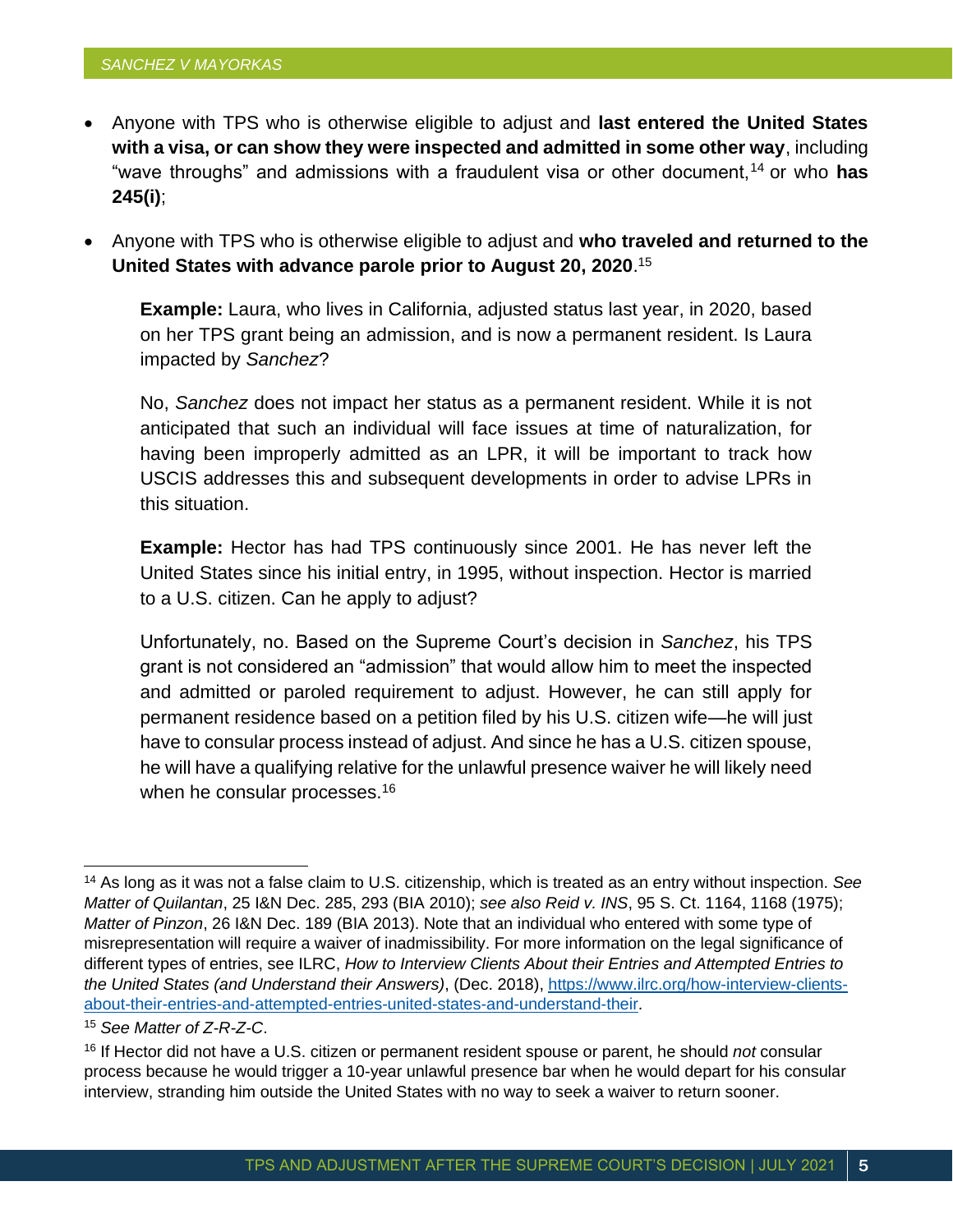**Example:** What if Hector from the example above had traveled with TPS advance parole in December 2019. Then could he adjust?

Yes, see next section. Travel with TPS advance parole before August 20, 2020 is treated as a "parole" entry that would allow someone like Hector, who initially entered without inspection, to meet the threshold adjustment requirement. But, if he traveled with TPS advance parole after August 20, 2020, then the travel would not count as "parole."

# **IV. TPS Advance Parole No Longer an Alternative Option to Adjust after August 20, 2020**

As mentioned above, in August 2020 USCIS adopted an AAO decision that held that unlike other travel with advance parole, travel with TPS advance parole is "unique" and does not result in a parole entry that would enable someone who previously entered the United States without inspection to meet the threshold adjustment requirement upon their return.<sup>17</sup> However, this decision will not be applied retroactively, so any TPS holders who traveled before August 20, 2020, the date of the decision, may still adjust based on that parole entry.<sup>18</sup>

**Example:** Maria, from El Salvador, originally entered the United States without inspection in 1998. She has had TPS since 2001, and in 2010 she traveled with TPS advance parole to visit family abroad. Maria has a 21-year-old U.S. citizen daughter, Dolores, who just filed a petition for her. Can Maria adjust, if she files her adjustment application now?

Yes. Although according to the *Sanchez* decision her TPS grant is not an admission, luckily she also traveled with TPS advance parole before August 20, 2020, which USCIS will treat as a "parole" entry that allows her to meet the inspected and admitted or paroled requirement.

**Example:** Arturo has TPS. He has lived in the United States since he came without inspection in 1997. Arturo has a U.S. citizen son who could petition for him, and he wants to apply to adjust. Arturo traveled with TPS advance parole in December 2020. Will that travel enable him to adjust even though he entered without inspection?

<sup>17</sup> *See Matter of Z-R-Z-C-* (AAO Aug. 20, 2020); USCIS, *Policy Memorandum:* Matter of Z-R-Z-C-*, Adopted Decision 2020-02 (AAO Aug. 20, 2020)*, [https://www.uscis.gov/sites/default/files/document/aao](https://www.uscis.gov/sites/default/files/document/aao-decisions/Matter-of-Z-R-Z-C-Adopted-AAO-Decision.pdf)[decisions/Matter-of-Z-R-Z-C-Adopted-AAO-Decision.pdf.](https://www.uscis.gov/sites/default/files/document/aao-decisions/Matter-of-Z-R-Z-C-Adopted-AAO-Decision.pdf)

<sup>18</sup> *See id.*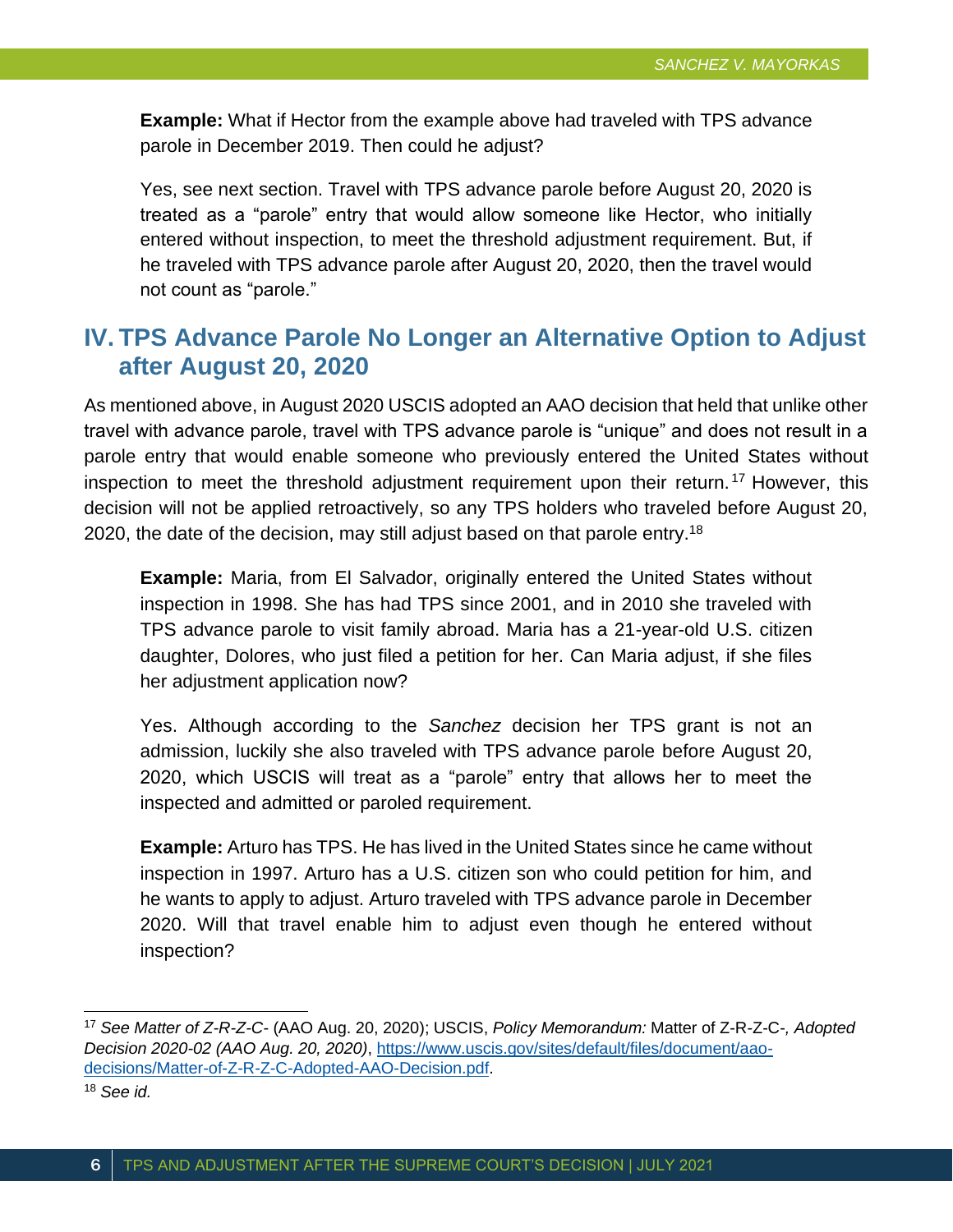Unfortunately, no. Current USCIS policy applies *Z-R-Z-C-* to TPS-authorized travel after August 20, 2020, such that someone who travels with TPS advance parole after that date will not be treated as if they have made a parole entry. He is unable to meet the inspected and admitted or paroled requirement, both because *Sanchez* says his TPS grant is not an admission for adjustment purposes and *Z-R-Z-C-* says that his travel with TPS advance parole was not a "parole" entry. Arturo may be able to consular process, but he may not qualify for the required waiver of unlawful presence if his U.S. citizen son is his only relative with status.

**Note:** Advocates are pushing for the Biden administration to rescind USCIS's policy adopting *Z-R-Z-C-*, which would restore the ability for TPS holders to meet the threshold adjustment requirement upon their return from travel with advance parole, even if the travel was after August 20, 2020. While this would not change the impact of the *Sanchez* decision, that a grant of TPS is not an admission for purposes of adjustment under 245(a), rescinding *Z-R-Z-C-* would enable someone to once again meet the threshold adjustment requirement through travel with TPS advance parole. Thus, this is a space to watch for updates.

# **V. Next Steps**

# **A. Pending TPS Adjustments**

Advocates are urging for the quick processing of pending adjustment applications in the Ninth, Eighth, and Sixth Circuits. Practitioners with pending adjustments that will be affected by *Sanchez* may want to try to expedite their interview, as a final certified decision could be delayed if a petition for rehearing is filed.

Advocates are also requesting that USCIS decide these cases based on the law in effect at the time they were filed,<sup>19</sup> before the Supreme Court's ruling upended what had been the prevailing law at the time many of these TPS holders submitted their adjustment applications.

 $19$  Specifically, advocates are asking that all adjustment applications postmarked by June 6, 2021, the day before the Supreme Court issued its decision in *Sanchez*, be decided based on the law in effect prior to the Supreme Court's decision. *See* Letter from Justice Action Center, National TPS Alliance, et al. to President Biden, Attorney General Garland, et al., dated June 10, 2021, available at [https://cliniclegal.org/file](https://cliniclegal.org/file-download/download/public/7259)[download/download/public/7259.](https://cliniclegal.org/file-download/download/public/7259)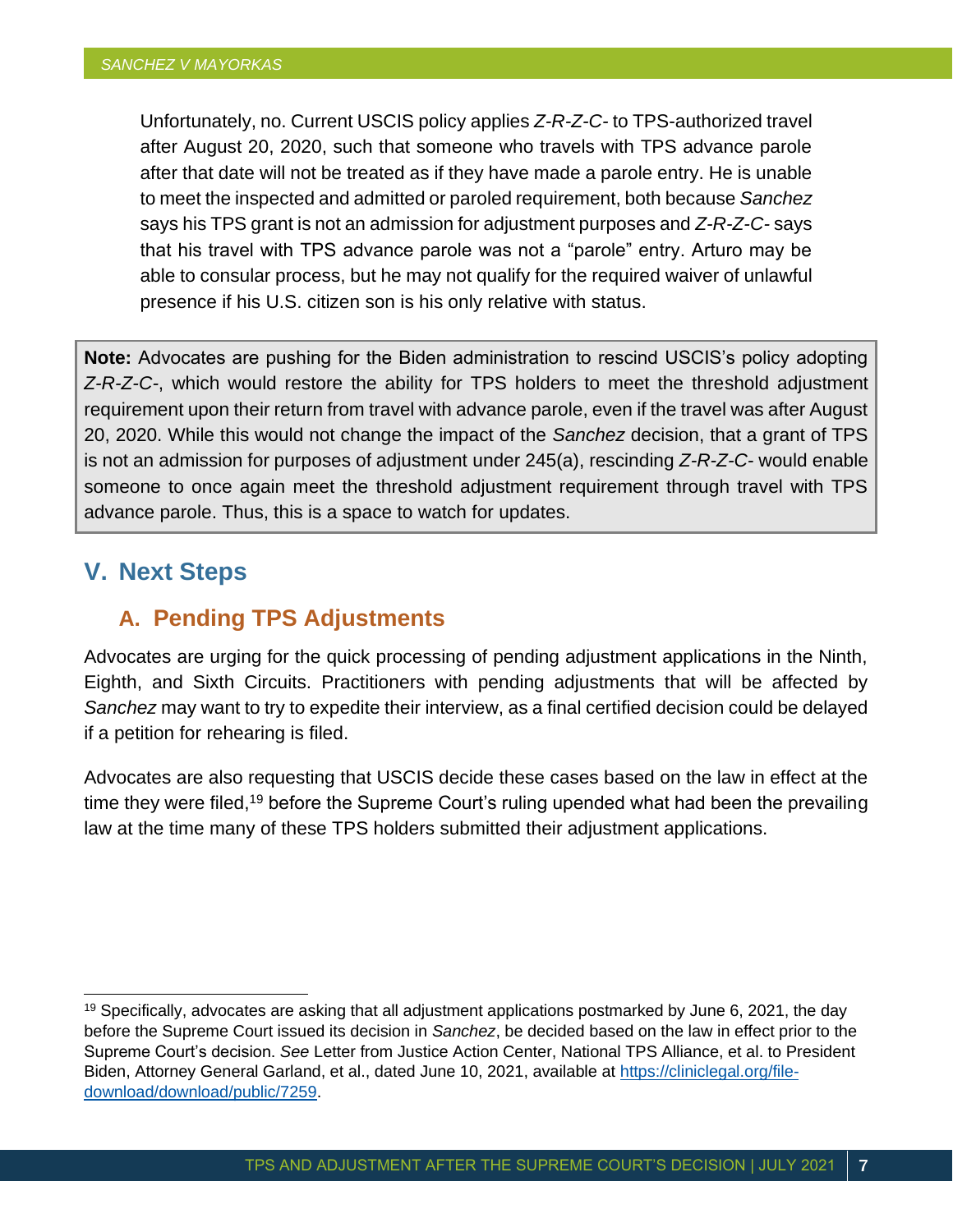In addition, practitioners will want to argue that any pending adjustments were filed in reliance on the prevailing caselaw at that time, and thus should not be penalized for the Supreme Court's decision to the contrary.<sup>20</sup>

**Note: Denied adjustment applications and enforcement priorities.** Under current (interim) enforcement priorities which govern, among other actions, the issuance of Notices to Appear (NTA) that would place individuals in removal proceedings, TPS holders whose adjustment applications are denied solely based on ineligibility according to the *Sanchez* decision should not be at risk of being issued an NTA even if they are no longer in current TPS status.<sup>21</sup> (And of course current TPS holders are protected from removal for the duration of their TPS status.) These interim enforcement priorities rescinded previous NTA policy from 2018, that said individuals whose applications were denied and had no other lawful status would be placed in removal proceedings. Under current guidance, enforcement priorities are only those who pose a threat to national security (related to terrorism or espionage), public safety (defined as those released from jail or prison on or after January 20, 2021 who also have aggravated felony convictions and are determined to pose a threat to public safety), or border security (those apprehended at the border attempting to enter unlawfully on or after November 1, 2020).<sup>22</sup>

## **B. Adjustment: Deciding Whether to File Now**

For a TPS holder who was planning to rely upon the TPS grant as an admission for adjustment of status purposes, it is not advisable at this time to submit an application for adjustment of status. However, if the TPS holder last entered the United States with a visa or other admission, or traveled with advance parole prior to August 20, 2020, or has 245(i) protection, then they remain eligible to submit an application for adjustment of status (assuming they are admissible or eligible for an inadmissibility waiver and meet all the other requirements). Also, keep in mind that even if someone is ineligible to adjust, they may still be able to pursue permanent residence through consular processing, although consular processing raises its own set of risks and considerations, including the potential to trigger grounds of inadmissibility with a departure, so it is important to screen for these grounds of inadmissibility, like unlawful presence, and whether the individual would have a qualifying relative for a waiver.

<sup>20</sup> *See, e.g.*, *Garfias-Rodriguez v. Holder*, 702 F.3d 504 (9th Cir. 2012) (setting up a reliance test for retroactive application of a new rule to already pending cases, in the context of 212(a)(9)(C) inadmissibility and 245(i) adjustment eligibility).

<sup>21</sup> *See* DHS, *Review of and Interim Revision to Civil Immigration Enforcement and Removal Policies and Priorities*, (Jan. 20, 2021), [https://www.dhs.gov/sites/default/files/publications/21\\_0120\\_enforcement](https://www.dhs.gov/sites/default/files/publications/21_0120_enforcement-memo_signed.pdf)[memo\\_signed.pdf.](https://www.dhs.gov/sites/default/files/publications/21_0120_enforcement-memo_signed.pdf)

<sup>22</sup> *See id.*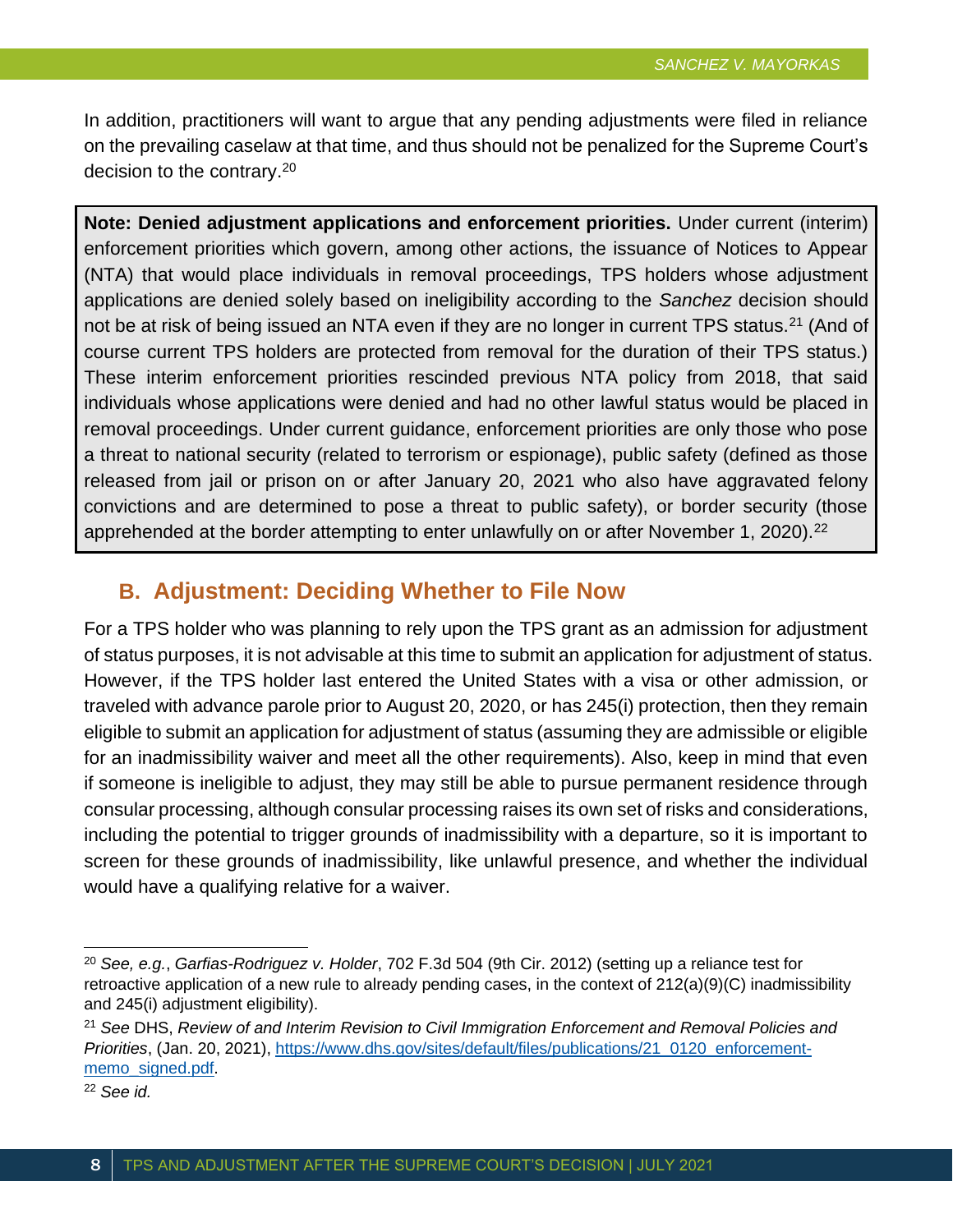Advocates are also requesting that USCIS rescind the policy memo adopting *Z-R-Z-C-*, thereby restoring the effect of TPS-authorized travel to make a person who previously entered the United States without inspection able to meet the threshold adjustment requirement upon their return with a parole entry. If USCIS rescinds its adoption of *Z-R-Z-C-*, then travel and re-entry on TPS advance parole at any time will again be an alternative option for establishing threshold 245(a) adjustment eligibility.

## **C. Legislative Solutions**

Two bills for pending legislation, H.R. 6 the Dream and Promise Act and the SECURE Act, would amend language in the INA to make it clear that TPS holders are eligible to adjust status pursuant to 245(a) even if they last entered the United States without inspection. Thus, if these bills were to become law, the *Sanchez* decision would no longer have any effect and would become moot; the Supreme Court, in *Sanchez*, noted this pending legislation.<sup>23</sup>

#### **D. Resources**

For updates on TPS and adjustment, see:

- The ILRC's dedicated page on TPS, coming soon at<https://www.ilrc.org/>
- CLINIC (The Catholic Legal Immigration Network, Inc.) page on TPS and DED: [https://cliniclegal.org/issues/temporary-protected-status-tps-and-deferred-enforced](https://cliniclegal.org/issues/temporary-protected-status-tps-and-deferred-enforced-departure-ded)[departure-ded](https://cliniclegal.org/issues/temporary-protected-status-tps-and-deferred-enforced-departure-ded)
- National TPS Alliance:<https://www.nationaltpsalliance.org/>

<sup>23</sup> *Sanchez* at \*9.